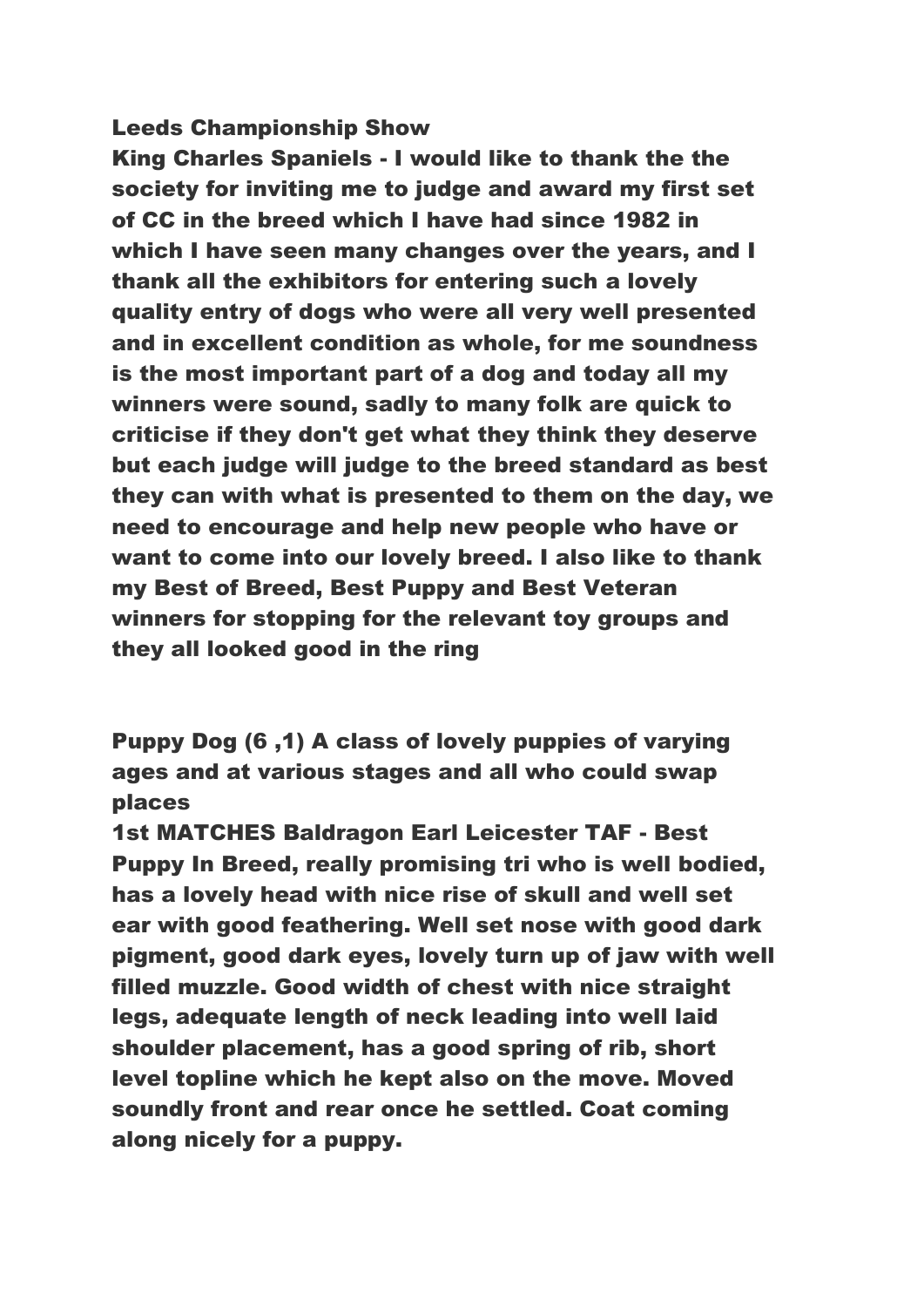2nd: PENNINGTON Chacombe Royal Monarc a young Blen who decided he was going to play his mummy up and wanting to roll over for a tummy tickle or lay down and stretch out instead of standing up, but how lovely to see a young puppy enjoying himself - this puppy was in good body and coat condition, has a lovely head with correct dome and well set ears, well set nose with dark pigment and lovely well set dark eyes, good width of chest, good length of neck leading to correctly placed shoulders, level topline and short in back, good rear angulation, moves well front and rear and keeps a good topline on the move once settled, .

3rd: SINGLETON Blind Date Von Samt Und Seide Von Celxo NAF TAF - this little boy just needs time, he is very raw but has all the makings of a lovely dog

Junior Dog (2,0) 1st: SIDGWICK Paulian Where's Wally - I was happy to judge this boy as I have seen him ringside and he didnt disappoint on handling, this tri had a lovely head with a good dome, well set ears with plenty of feathering, well set nose and well set eyes both with good dark pigment, has a good width of jaw with good cushioning on the muzzle and under the eyes. Has a good width of chest, good length of neck and well placed shoulders, a level topline both standing and this he kept when on the move, moved soundly front and rear, and in good coat and body condition, he was occassionaly over excited on the move with his tail being a bit high but was constanlty wagging his tail with his happy attitude.

2nd: COX Petitpaws Black Prince - A well bodied B/T has good dark pigment, well cushioned muzzle, nice width of chest, sufficient length of neck, level topline, in good coat, not as positive in movement as 1 today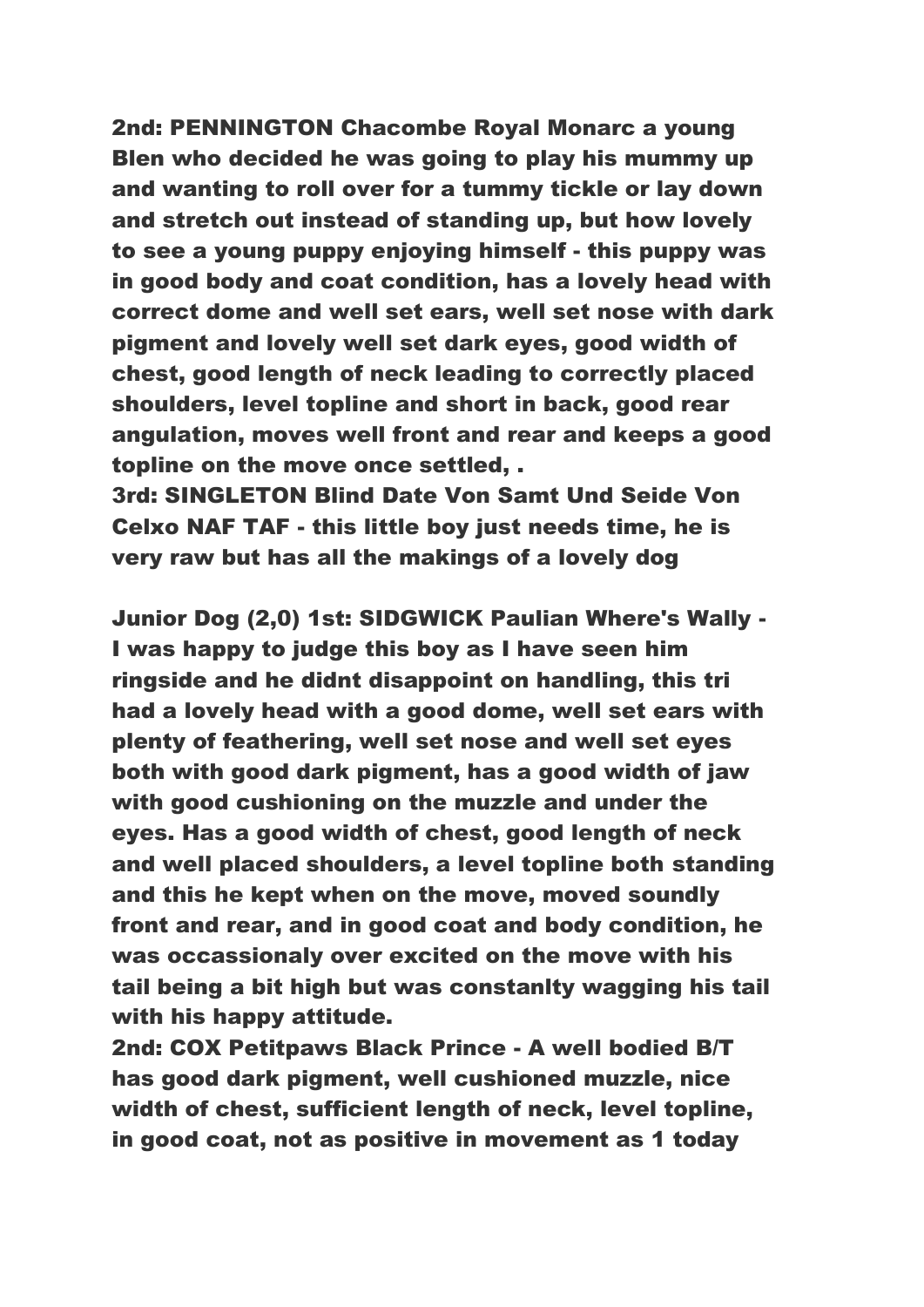Post Graduate Dog (9,2) 1st: SINGLETON Marchog Mactartan Celxo - A very nice B/T presented in excellent coat of the correct texture and good body condition, he has a lovely well domed head with well set and well feathered ears, well set nose and eyes with good dark pigment, a well cushioned muzzle and correct jaw, good width of chest with nice straight legs, good length of neck leading into well laid shoulders, good spring of rib, a level topline which was also kept on the move, good rear angulation and moved soundly front and rear, pleased to award him the RCC 2nd: SPROUL & COBURN Khandro Liverpool Lullaby - a tri with a well domed head with well set ears with good feathering, nice dark eyes and nose and good cushioning to his muzzle, good length of neck, a level topline and moves well front and rear. 3rd: 5903 MALLOWS Miss M X-jewel Od Dvou Orechu Binglui (Imp)

Limit Dog (9,1) This was a lovely class of dogs and all could swap places and sadly some had to go with out cards today but all were a credit to their owners. 1st: GOODWIN Diggle Dandelion JW - This boy I have seen ringside on many occassions and he did not disappoint on handling, this blen was in excellent coat, body and muscle condition, he has a good head with well set ears with good fringes, good width of muzzle with good cushioning on the muzzle and under the eyes, had good dark eyes and nose pigment, nice width of front with good straight legs, adequate length of neck leading into well laid shoulders, good level topline which he kept on the move, good spring of ribs and good rear angulation, on the move he moved soundly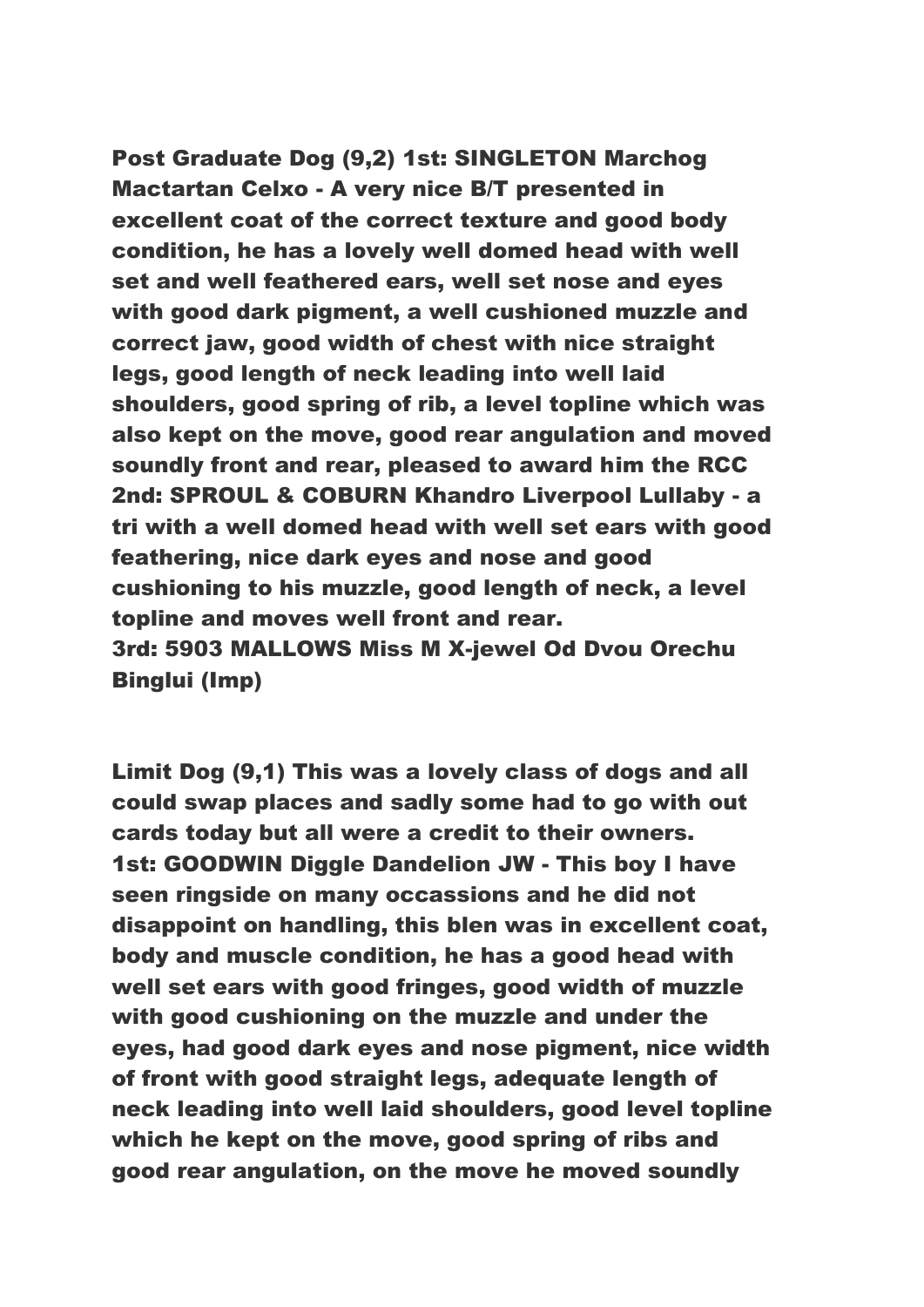front and rear and stood full square at all times, pushed hard for the top awards and never stopped showing 2nd: WILLEY & SIDDLE Penemma Picasso - tri who has a beautifully domed head with well set ear with good feathering, good turn up of jaw, well set nose and eyes with good dark pigment, nice width of chest, good length of neck leading to well set shoulders, level topline which was also kept on the move, good rear angulation, in good coat and body condition and never stopped showing,

3rd: BYERS Lanola Giorgio Armani With Simannie

Open Dog (6,0) This class was full of quality dogs who could swap places and it was a priveledge to judge and thank to all the owners on their beautiful presentation of them all.

1st: PENNINGTON Ch Tudorhurst Diamond - a splendid tri, very masculine without being overdone, has a most beautiful of heads with the correct dome framed by well feathered ears and set correctly, large well set nose and beautiful dark eyes, well cushioned muzzle with a lovely strong and wide underjaw. Good width of chest with straight front, good length of neck leading to a super firm and level topline which was kept on moving, good spring of rib, correctly carried tail, moved soundly front and rear and was presented in excellent coat and body condition, Dog CC, Best of Breed and pulled out in the final 8 in a very strong toy group. 2nd: SCHEMEL Ch Tudorhurst Commodore -tri who is another quality dog of similar type, lovely head with well set and feathered ears, good eye and nose set with good dark pigment, well filled muzzled, good width of chest, nice reach of neck leading to a level and firm topline which was kept on moving, good spring of rib and well bodied and muscled, moved soundly front and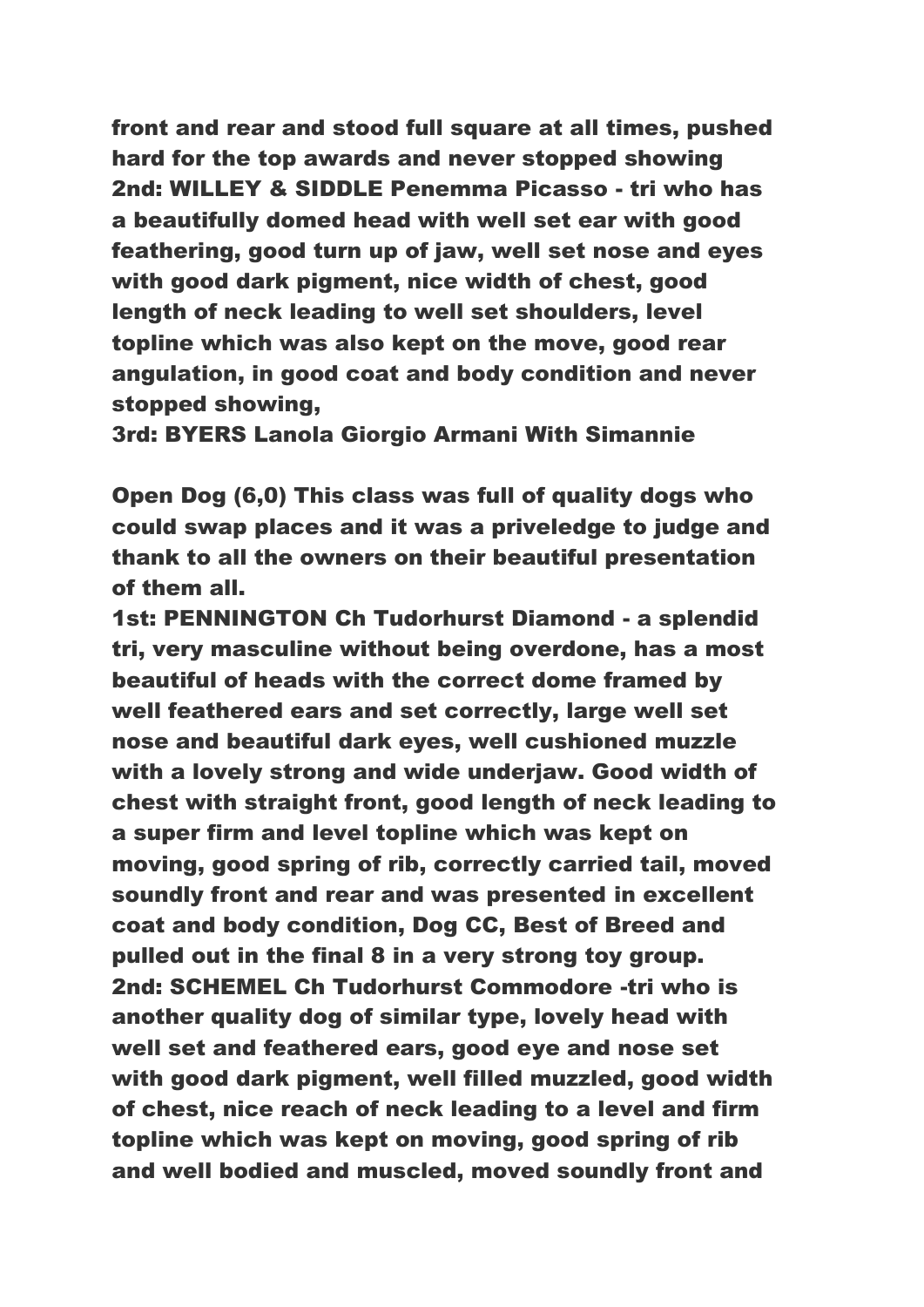rear, pushed one hard and I was splitting hairs between these two and only lost out due to being slightly heavier marked in body colour 3rd: SMITH Ch Headra's Truly Magic Is Justacharma another worthy champion in a strong class, this tri was well presented and in full coat and excellent body condition, moved soundly round the ring and was a lovely dog to go over and a credit to his owner.

Veteran Dog (1,1)

Puppy Bitch (3,0) A class of puppies who are at various stages of maturity and no doubt will swap places many times

1st: BOWLES-ROBINSON Baldragon Hold That Thought - Very lightly marked blen with a great temperment, good head with well set ears, dark well set nose and beautiful dark eyes, adequate width of chest which will develop with age, nice straight front, good reach of neck leading to good shoulders placement, level topline, in good body condition and coat coming in, moved soundly front and rear

2nd: MOCHRIE Downsbank Vesper - tri who has a lovely head with well set ears, good width of jaw, well set nose and eyes with dark pigment, straight front, good length of neck, good topline, once settled moved well, just didnt make the most of herself today and not the body of 1.

3rd: SINGLETON Celxo Tartan Stockings - A very raw blen at her first show, who once settled moved and showed well. In good body and coat condition and very well presented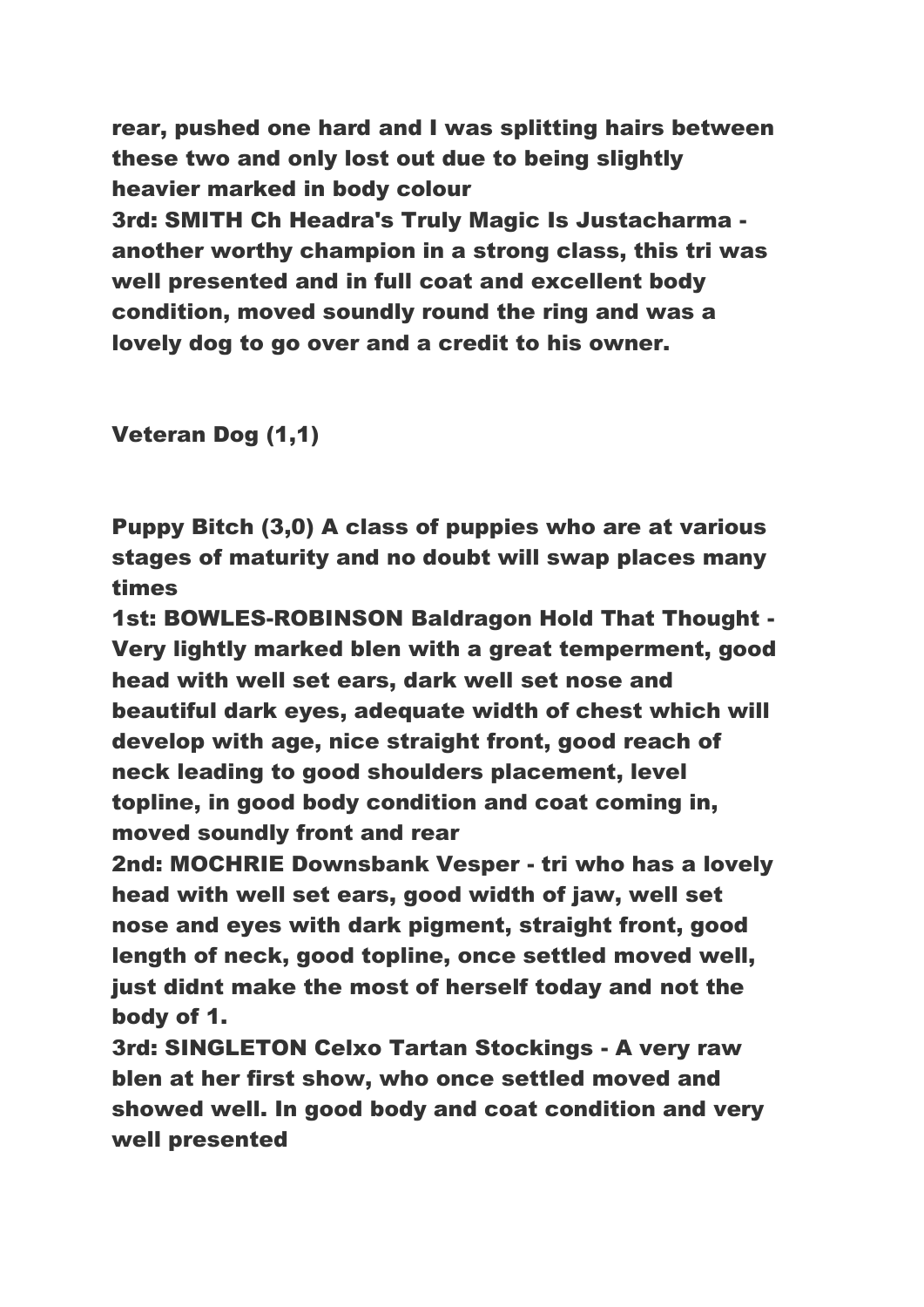## Junior Bitch (2,0) 1st: CHAMPION & HARVEY

Lankcombe Clara Bow - tri with a good head, with well set and feathered ears, well set nose and eyes with good pigment, well cushioned muzzle, nice straight front, level topline and good rear angulation, moved soundly front and rear, just needs a little more body, muscle condition and coat to finish the picture 2nd: COX Petitpaws Black Pearl - B/T with a good head with well set ears, good dark nose and eye pigment, adequate length of neck, good spring of rib, level topline, in good body and coat condition just not as positive on the move as 1 today

Post Graduate Bitch (7,2) A very nice class of bitches of different types which made it harder to judge and all could swap places.

1st: COUPLAND Winie Od Dvou Orechu And Tucherish (Imp Cz) - B/T who was in excellent body condition and just coming back into coat, she has a large yet beautiful head with good dome, well set ears, well set nose and dark eyes and well filled muzzle. Good width of chest with straight front, good reach of neck, excellent spring of rib, level and firm topline which was also kept on the move, good rear angulation moved soundly front and rear and stood full square, pleased to award her the RCC

2nd: LINDLEY Justacharma Magic Is For You at Meglind - tri, with a good head with well set and feathered ears, well set nose and good dark eyes, good width of chest, good lenght of neck leading to well placed shoulders, level topline which she kept on moving, moved well front and rear, out of coat today, if I had to make one criticism it would be that her white is not clear but I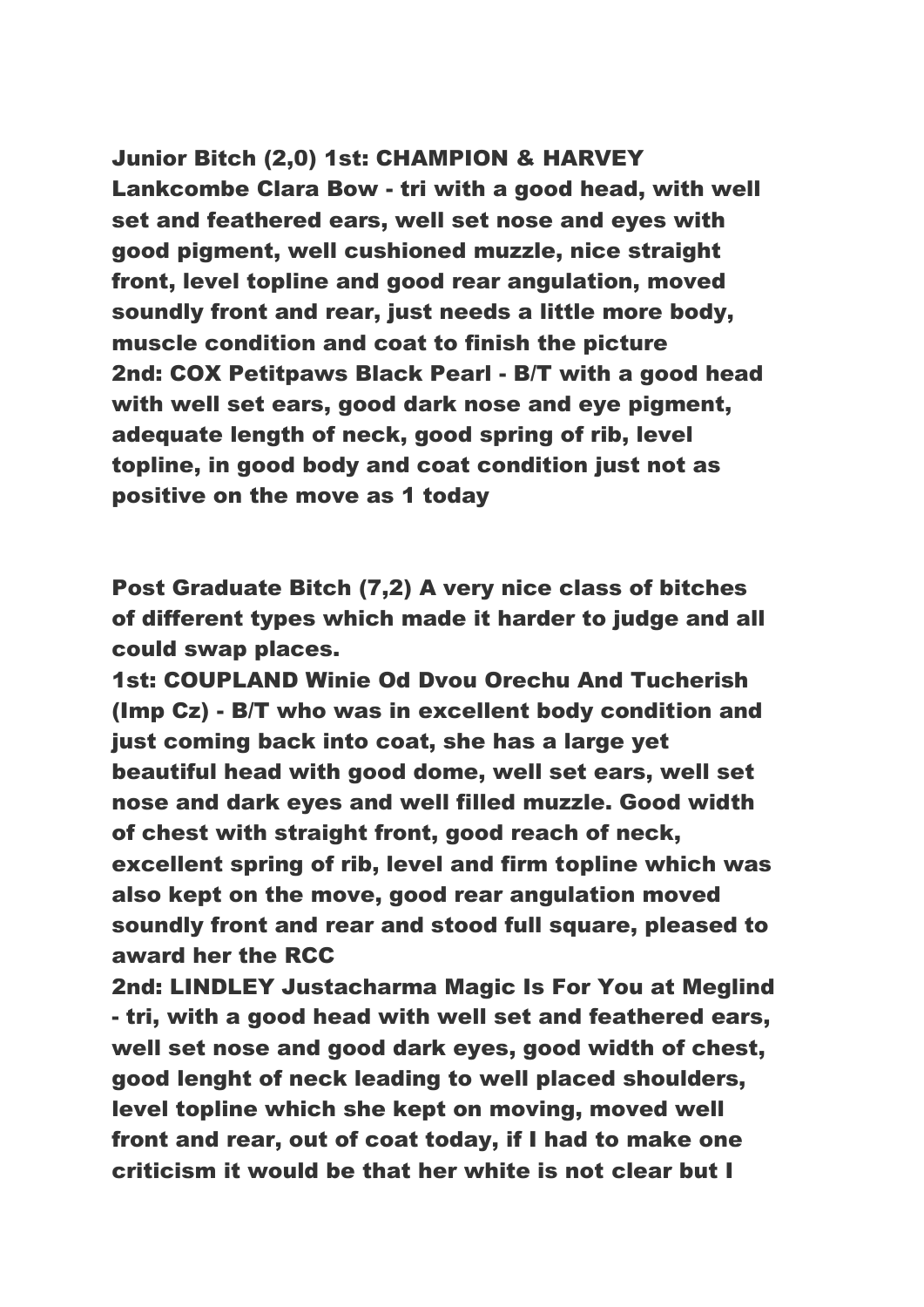forgave this as she is well made, presented in good condition and is sound on movement which is important for any future of the breed.

3rd: SINGLETON Celxo Creme Brulee

# Limit Bitch (3,1)

1st: MATCHES Khandro La Vie En Rose From Fochai - Tri who is lightly marked, good head with lovely dome with well set and feathered ears, good nose placement and good dark eyes, well filled muzzle, good chest with straight front, good reach of neck, good spring of rib, level topline which she kept on the move, short back, good rear angulation, moved soundly front and rear, in good coat and body condition.

2nd: GOODWIN Lanola Mademoiselle JW - Lightly marked tri of good size and shape. Good dome with well set ears, correct nose placement and well set eyes of good dark pigment, nice reach of neck, level topline which was kept on the move, good rear angulation, moved soundly front and rear, just needs a little more body and coat to complete the picture

### Open Bitch (2,0)

1st: BOWLES-ROBINSON Ch Baldragon She Demands JW - Quality tri girl with a beautiful head and excellent dome with well set and feathered ears, lovely eye set and dark, correct nose placement, good width of under jaw and good cushioning, good reach of neck, level topline which was kept on the move, good spring of rib, moved soundly round the ring, in good body condition and coat just coming back - pleased to award her the CC and Reserve Best of Breed after coming up against a dog in full coat.